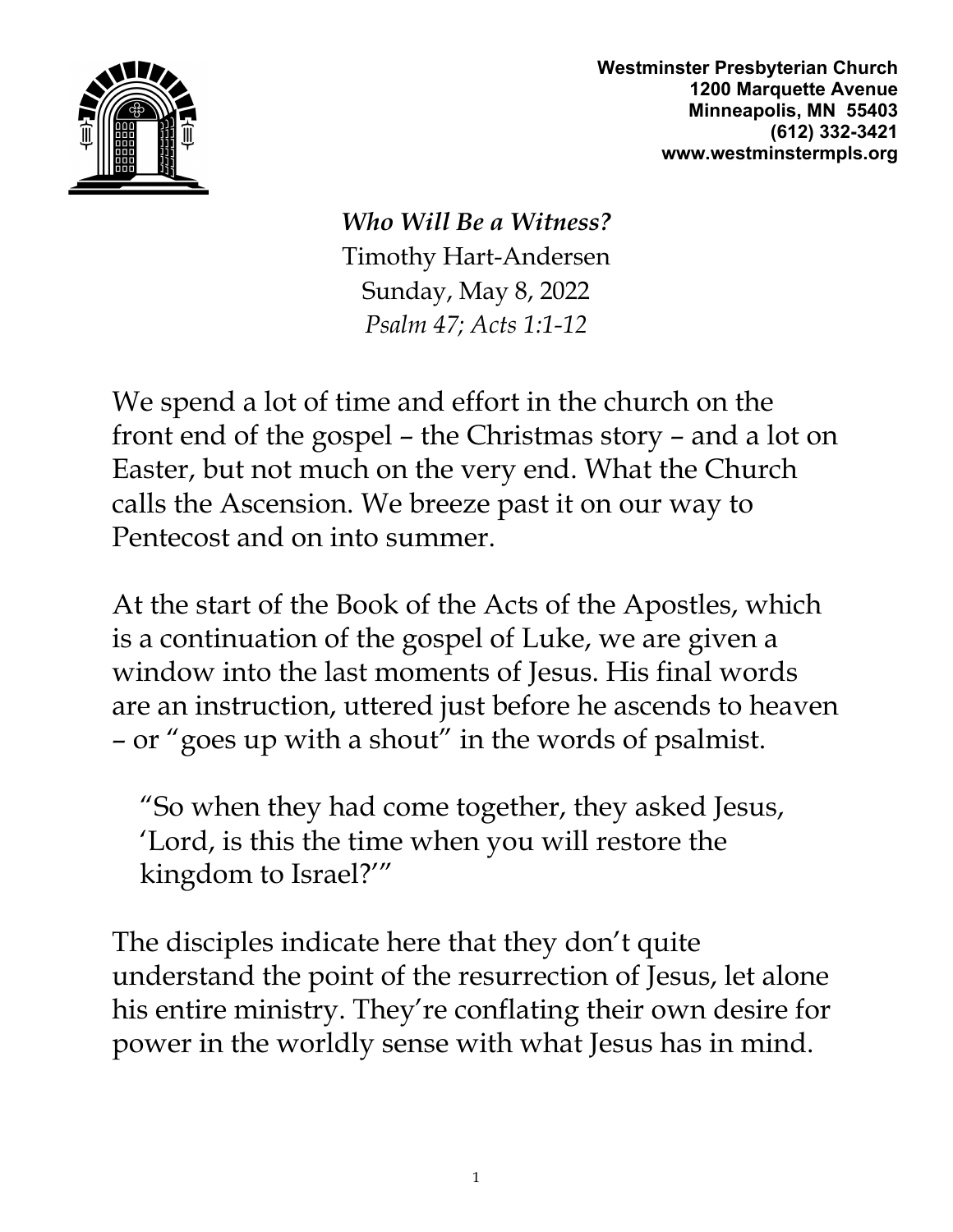"Jesus replied, 'It is not for you to know the times or periods that the Father has set by his own authority. But you will receive power when the Holy Spirit has come upon you; and you will be my witnesses in Jerusalem, in all Judea and Samaria, and to the ends of the earth.' When he had said this, as they were watching, he was lifted up, and a cloud took him out of their sight." (Acts 1:6-9)

It is a dramatic ending, and clearly not what the followers of Jesus expected or wanted. You will be my witnesses to the ends of the earth. Not The kingdom will be restored to Israel, and you will be back on top very soon.

The words in Acts echo the Great Commission – the other final, gospel-ending story – at the conclusion of Matthew's gospel, where Jesus tells his followers:

"Go therefore and make disciples of all nations, baptizing them in the name of the Father and of the Son and of the Holy Spirit, and teaching them to obey everything that I have commanded you." (Matthew 28:19-20)

Nothing there, either, that would have satisfied the disciples' desire for a return to power. Both of these final scenes offer evidence one last time that Jesus is not interested in earthly power. His hope is to change the world in another way – by sharing the reality of the love and justice of God. Jesus' life, ministry, death, and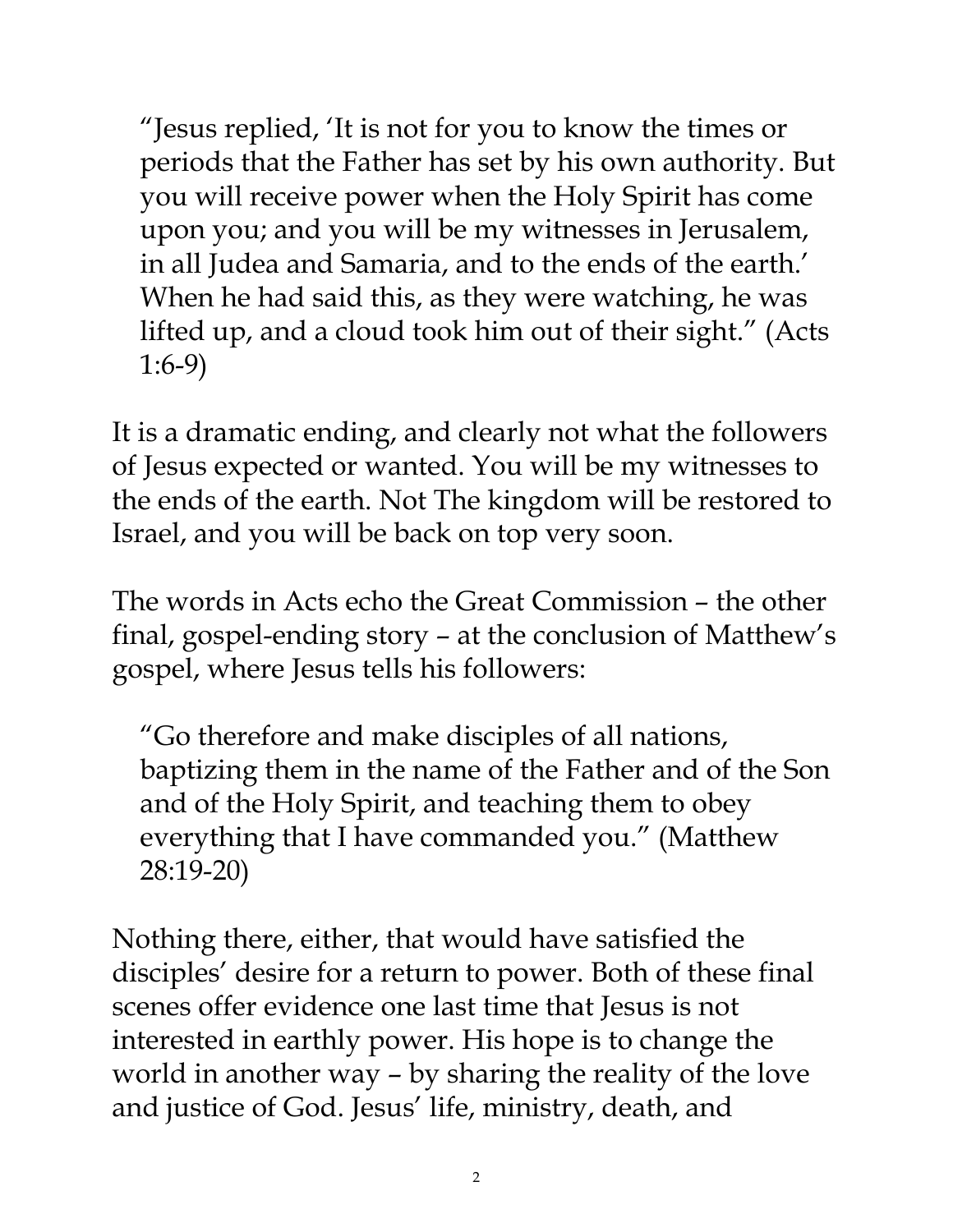resurrection constitute good news the likes of which the world had never seen or heard before. The story needs telling. Who will be a witness?

Christianity is not meant to be kept secret, although many of us treat it like that. We rarely talk about it. We could work closely with someone and never know they were persons of faith and active in a local church. We could go to neighborhood gatherings over the years and never mention that we're members or leaders in a local congregation.

Are we embarrassed by our faith? You may have heard the line: Preach the gospel at all times; if you must, use words. I'm afraid that lets us off the hook too easily. Of course, we should show our faith in how we live and in our decisions, but we can also use words. Why the reluctance? Would it feel as if we were boasting? Are we afraid of being taken for "one of those kinds of religious people?"

I admire my Roman Catholic and Jewish colleagues whose clothing or head coverings give them away. Like a Muslim woman in a hijab, they have no choice but to be public about their religion by the way they appear. I can get away with passing as "normal" and non-threatening. Blending in.

When I meet a new person, I often avoid saying what I do for a living because when they hear it, it often cuts off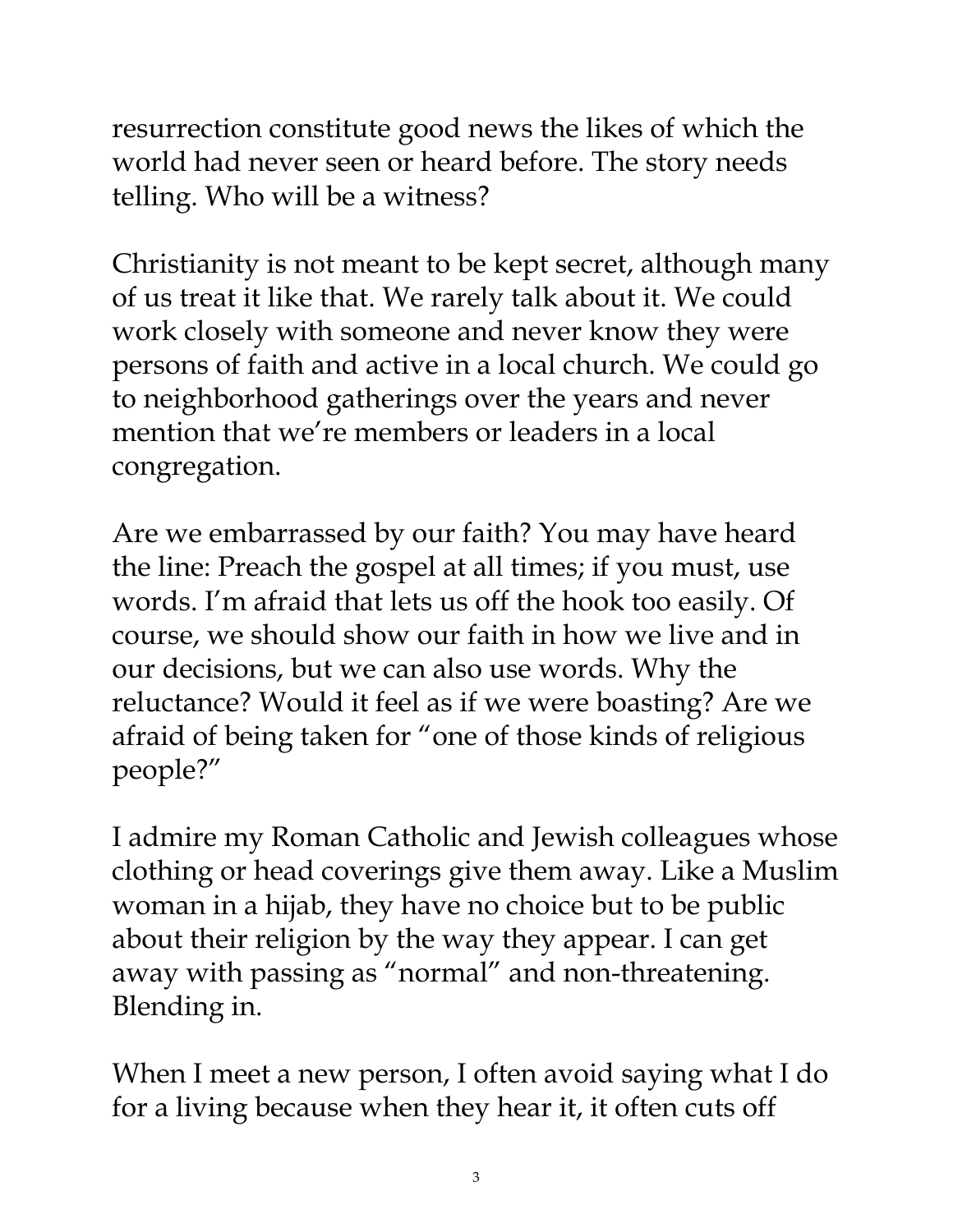conversation. Sometimes that can be a good thing. Maybe we should strategically deploy the mention of our faith.

My dad, who was also a Presbyterian minister, once went golfing with three strangers in Scotland. He was a visitor to the course, and they needed someone to complete a foursome. The three were raucous guys, drinking on the course, using foul language, telling off-color stories – and they kept asking my dad what he did for a living. He managed to avoid the question for the first nine holes.

But on the second nine, they insisted he tell them. Not being one to prevaricate, he finally said he was "in the life insurance business." They asked the company name. My dad thought for a moment and said, "Eternal Life."

"Hmmm," they said, "Never heard of it."

It was a very close game that day on the course. As they were teeing up on the 18th hole, my dad finally told them he was a Presbyterian minister. Needless to say, he won the golf game.

There's a time and a place for witnessing to our faith, and even in that story there's a kernel of what Jesus was aiming at: to be a witness to Jesus and his way should shake things up a bit.

The biblical Greek for witness is martyr. Its original meaning was simply someone who had seen or experienced something about which they were willing to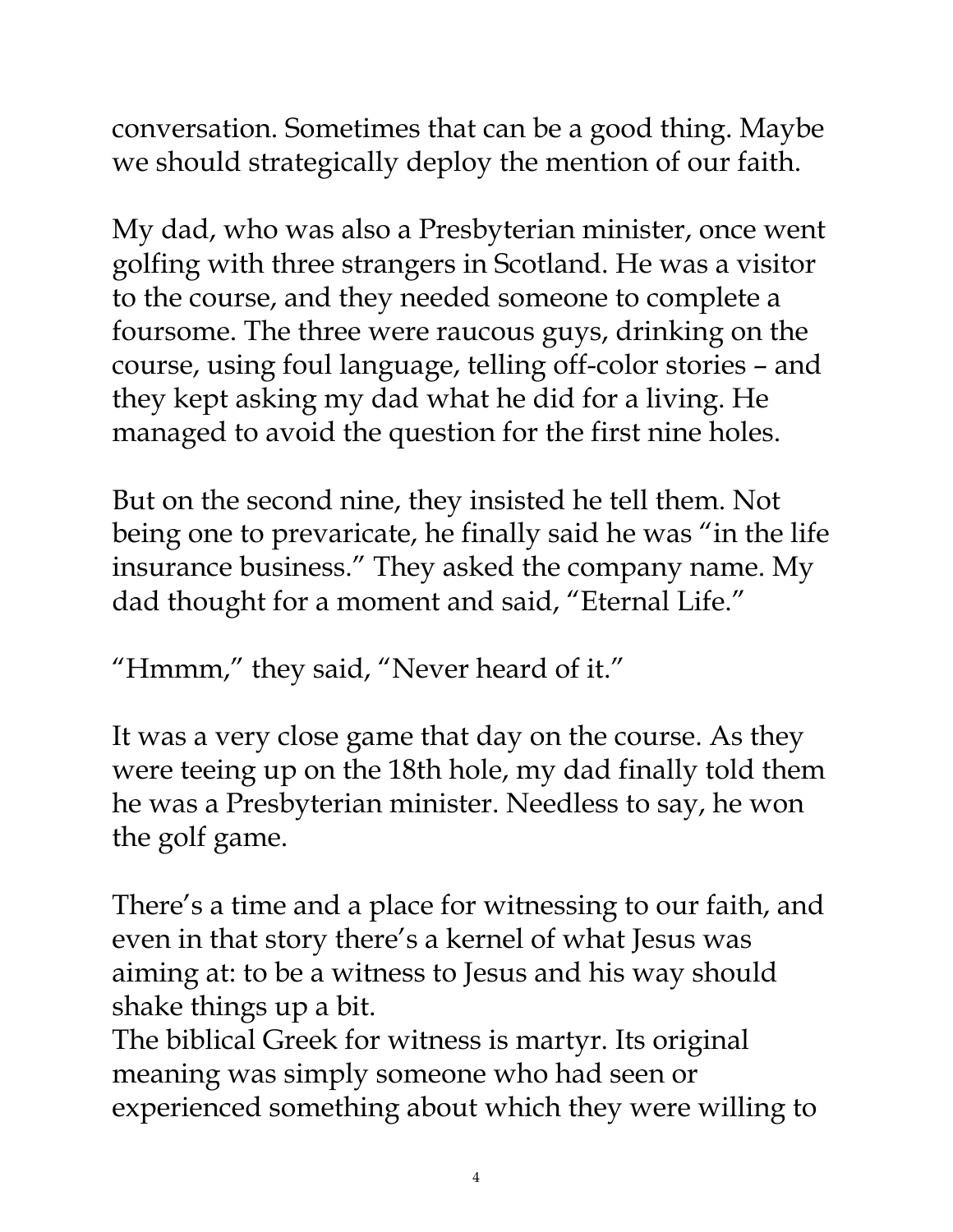speak and tell others, and in the case of the early church, that meant talking about Jesus of Nazareth. But as persecutions of Christians began spreading through the Roman Empire, the followers of Jesus who were witnesses in places where that was prohibited were often arrested and, if they refused to recant, put to death. Martyr then became connected to dying for your faith.

Witnessing was dangerous business because it pointed to an alternate reality outside the control of the powers of the time. The first Christian martyr mentioned in scripture is Stephen, also known as the first deacon selected to serve the church. Stephen was simply a witness, and a good one at that. Read about him in the 6th and 7th chapters of Acts. He couldn't stop talking about Jesus, so they stoned him to death – the first martyr, as we understand the term today – to try to silence the good news of which he was an effective witness.

The biblical standard for witnessing to the faith, and that of the first Christians, is this: Does the story you're telling, the life you're living, challenge the way earthly power is being used against God's intentions for human community? Does your witnessing get you in "good trouble?"

That standard, which held for the first three centuries of the Church, changed abruptly for the early church in the year 312 when the Roman Emperor Constantine converted to Christianity and decreed that henceforth it would be the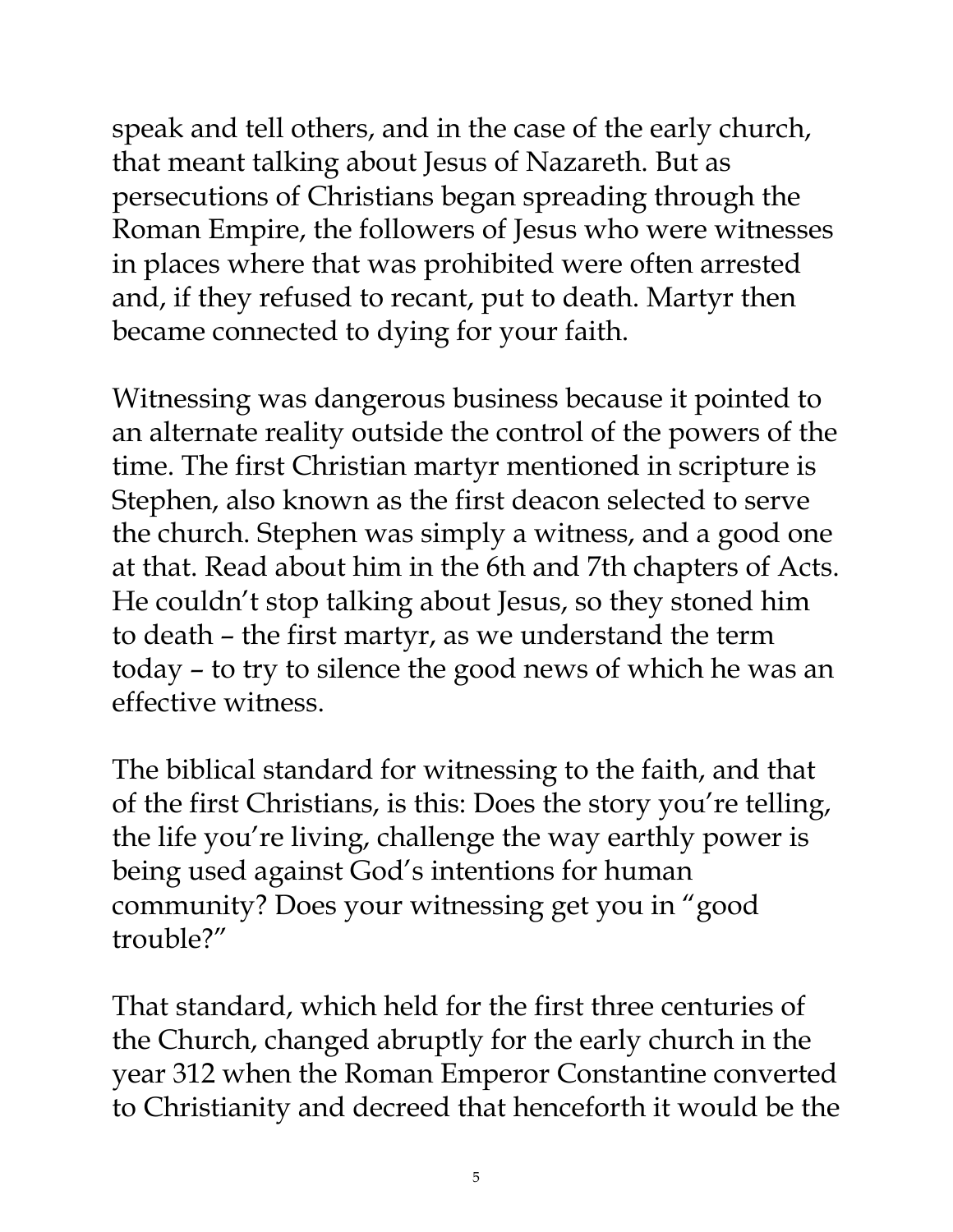religion of the empire. The church left the streets and villages and the edges of acceptability and came inside. Its role, which had been to critique the world around it, shifted largely to only being about spiritual matters and theological disputes. It was subsumed by political power and eventually became indistinguishable from empire – and the church has been burdened by its association with empire and colonial power ever since.

Whether in the creation of feudal systems that oppressed illiterate masses in the Middle Ages the Church was there, or in the conquest of indigenous lands the Church was there, or in the enslavement of African people the Church was there providing theological rationale, or in the exclusion of LGBTQ folk or the pushing aside of differently-abled persons or the control of women and their bodies, the Christian Church – or at least large parts of it – has been there, colluding with empire and embracing power that Jesus simply would not have recognized, let along condoned.

Maybe that's why sometimes we don't want to out ourselves as Christians. Who wants to be part of such a witness?

The power Jesus refers to in Acts gives his followers the courage to witness to a reality outside empire – where dreams and angels are found, where a rainbow is a promise, where a boy uses a slingshot to fell a mythical giant, where water springs up in the desert and dry land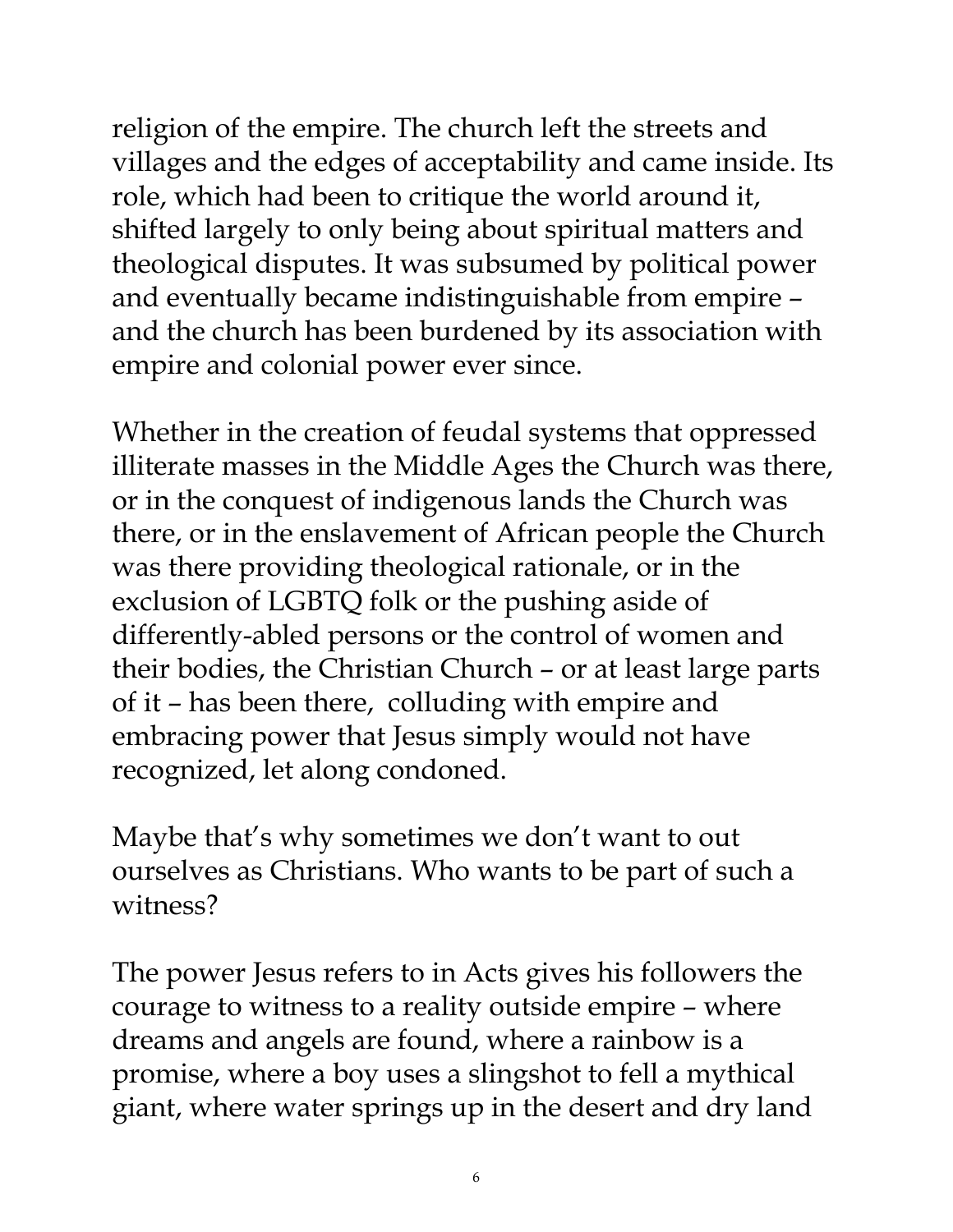rejoices, where a child who is God-with-us is born in a garage behind a cheap motel to poor unwed parents, where those shunted aside are now included, where justice rolls down like waters, where healing happens and miracles abound and death is defeated by death itself and life breaks free of the tomb.

That power gives birth to the Church. That power summons those who would follow Jesus to give witness to it, no matter what it costs them. That power springs from love that cannot be kept at bay by forces at work in this world.

The Black spiritual that asks who will be a witness for my Lord? was sung by enslaved Africans and their descendants. They were on the receiving end of abuse by white society and its churches and economy, but the song knew something else. The song knew that the power God gives is beyond the reach of empire. In fact, it resists empire and subverts it. That story is gospel, and it needs telling, and in telling it and singing it and living it and trusting it, hope emerges. And that hope begins to bring the alternative reality of the reign of God to life among us.

Who will be a witness?

My grandmother, a faithful Baptist woman in small town Indiana, my mother's mother, was among the first people outside my immediate family I was aware of who intentionally witnessed to the love of God. Like a good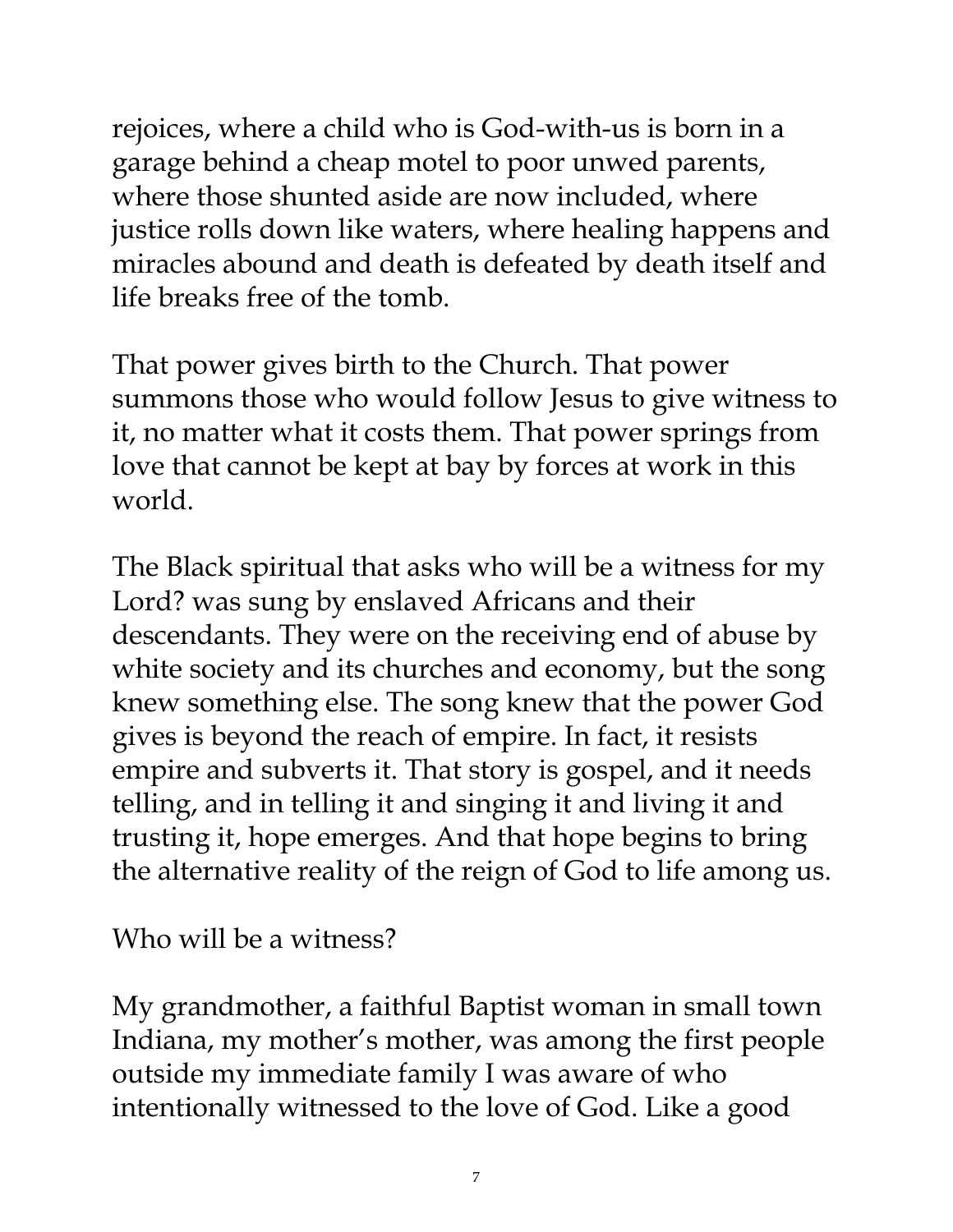Baptist. She was a bona fide church lady, that is, her life centered around worship and Bible study and care for others. After my grandfather died, for the next 40 years she regularly made the rounds to those in need. Into her 90s she visited the "elderly" and those who were homebound – all because she felt compelled to tell the story. She was a witness, and I am here today at least in part because of her courage to follow Jesus.

At last week's memorial service for Walter Mondale the family asked me to speak about the formative influences that shaped his life and service. Others, they said, would cover his contributions to Civil Rights and the women's movement and stewardship of the earth. My role was to talk about the source of his commitments.

Like many of his fellow Westminster members, Fritz Mondale did not wear his religion on his sleeve, but that did not make him any less a witness to the gospel values of justice and equity, humility, and mutual love. His life and public service were steeped in biblical values. When the Carter-Mondale ticket lost reelection in 1980, Fritz summed up their administration by saying, simply: We told the truth. We obeyed the law. We kept the peace. That may not be a recipe for political victory in America, then or today, but it is testimony to gospel values.

Because of its position and privilege, Westminster can find it challenging to follow Jesus – to be a witness. We're the largest Protestant church downtown and one of the largest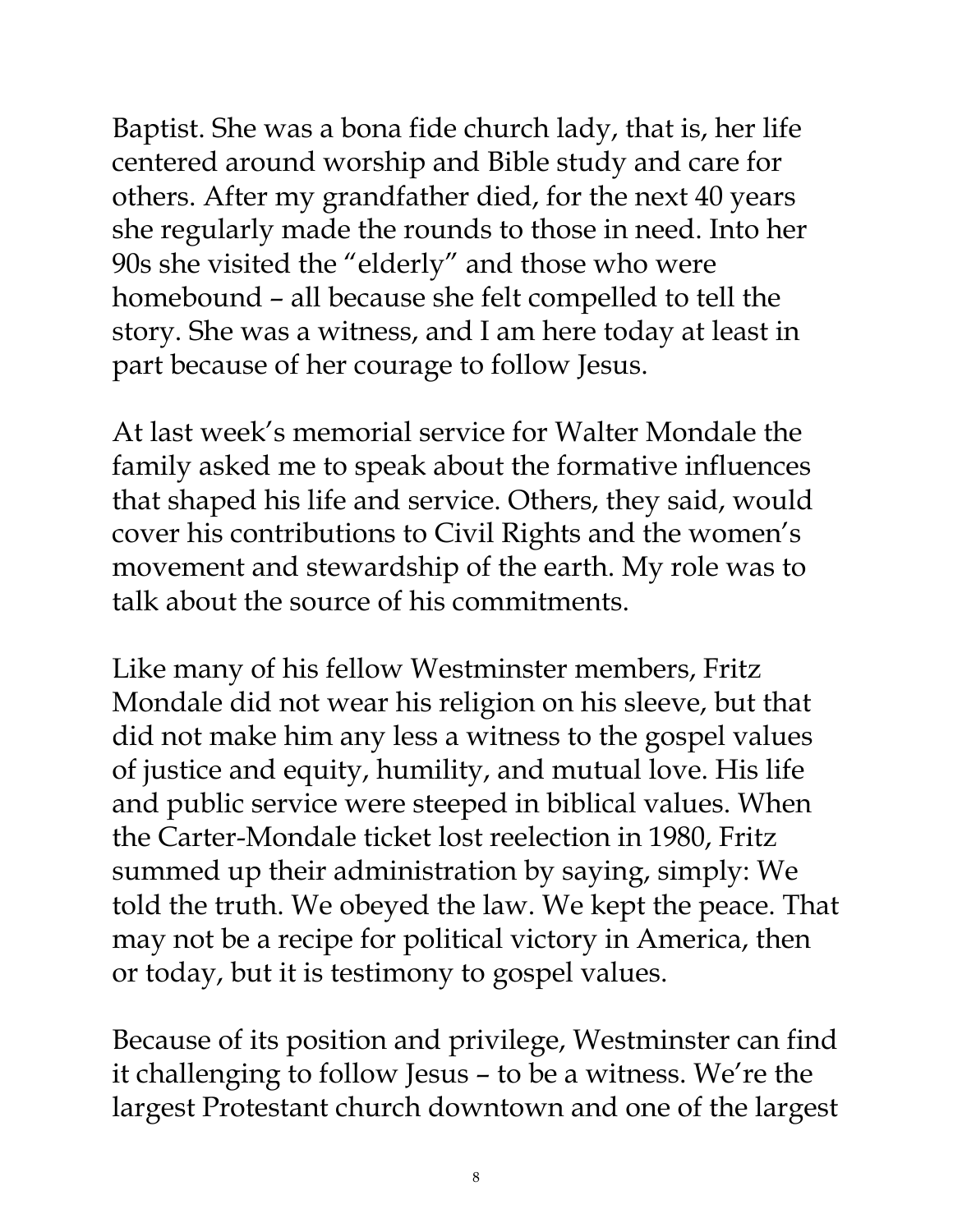churches in the denomination. We inhabit a prominent, iconic building on Main Street Minnesota. We count among our members public figures, a US senator, leaders of business, medicine, and higher education. We have an abundance of resources.

Before I came to serve this congregation Dan Little, the wonderful, insightful transitional pastor here for two years was a good friend. One day before I began here, he gave me advice that I have remembered: "This place can be seductive. Be careful."

That was not advice only for me, but for this historic congregation. What he meant was that a congregation like Westminster can forget that it is following Jesus, and not the way of the world. With all the trappings of success we can get confused and lose our way. The power of the world extracts and consumes and maintains the status quo and competes to win; in contrast, the power Jesus gives opens up and lets go and centers those on the margins and has love of neighbor at its core.

As Westminster re-opens its building and re-animates its on-site ministries, and the city comes back to life after twoplus years of isolation and slow-down, we will need to resist the temptation to go back to old habits for their own sake, and instead discover how God is at work in us to give us the courage to follow Jesus in new ways.